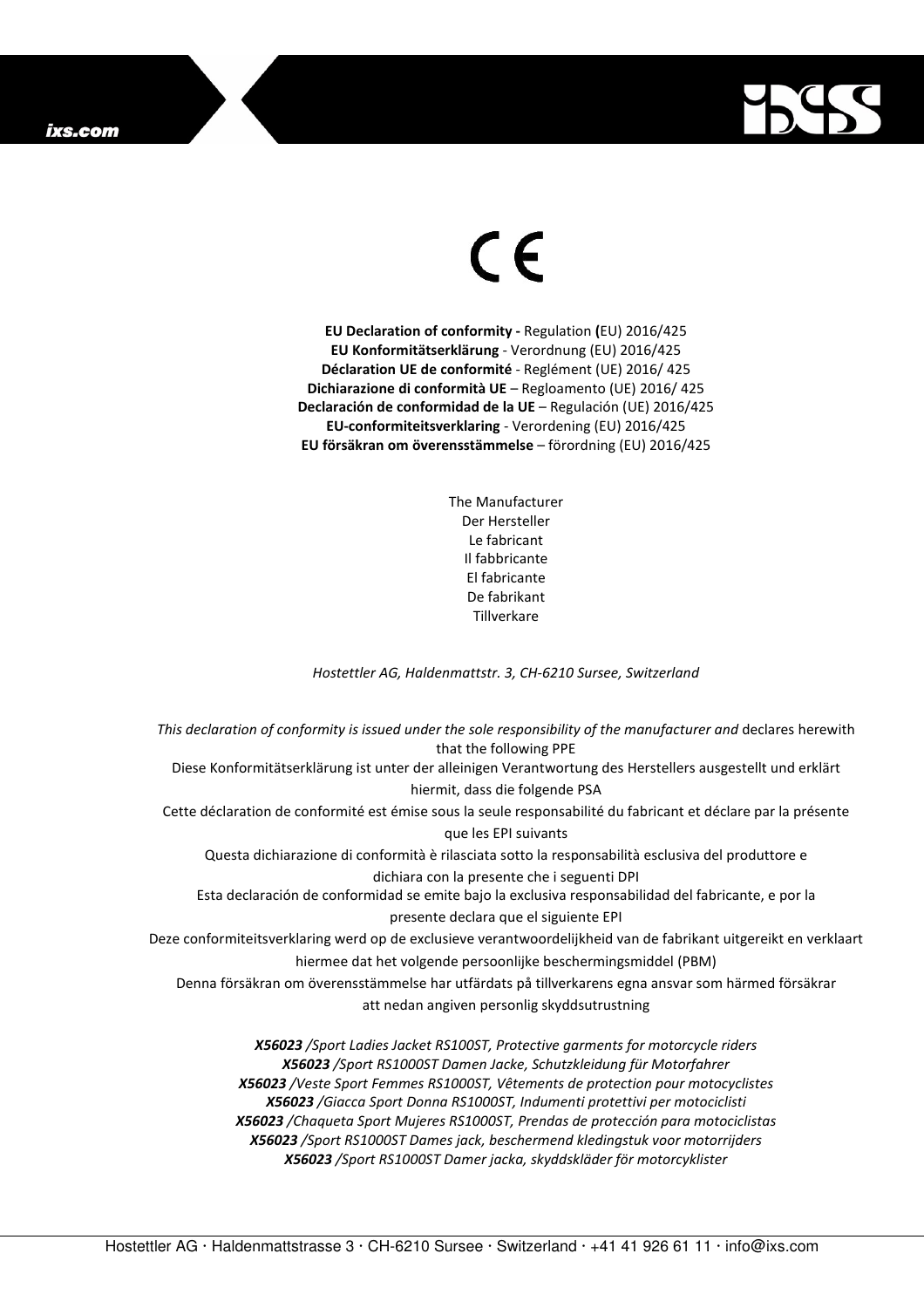



has undergone the EU-type examination conformity assessment procedure (Module B) performed by the Notified Body, IDIADA AUTOMOTIVE TECHNOLOGY, S.A. (OC.0164), P. I. L'ALBORNAR, E-43710 Santa Olivia (Tarragona – Spain), which has issued the EU Type Examination Certificate No. MT19080002.

And is compliant with the following Standard prEN 17092-4:2018 (A)

## hat das EU-Baumusterprüfungs-Konformitätsbewertungsverfahren durchlaufen (Modul B) durchgeführt von der benannten Stelle, IDIADA AUTOMOTIVE TECHNOLOGY, S.A. (OC.0164), P. I. L'ALBORNAR, E-43710 Santa Olivia (Tarragona – Spanien), die die EU-Baumusterprüfbescheinigung Nr. MT19080002 ausgestellt hat.

und entspricht der folgenden Norm prEN 17092-4:2018 (A)

a subi la procédure d'évaluation de la conformité pour l'examen de type UE (module B) réalisée par l'organisme notifié, IDIADA AUTOMOTIVE TECHNOLOGY, S.A. (OC.0164), P. I. L'ALBORNAR, E-43710 Santa Olivia (Tarragona – Espagne), qui a délivré le certificat d'examen de type UE n°. MT19080002.

Et est conforme à la norme suivante prEN 17092-4:2018 (A)

è stato sottoposto alla procedura di valutazione della conformità dell'esame UE del tipo (modulo B) eseguita dall'organismo notificato, IDIADA AUTOMOTIVE TECHNOLOGY, S.A. (OC.0164), P. I. L'ALBORNAR, E-43710 Santa Olivia (Tarragona – Spagna), che ha rilasciato il certificato di esame UE del tipo n. MT19080002.

Ed è conforme alla seguente norma prEN 17092-4:2018 (A)

ha sido sometido al procedimiento de evaluación de conformidad del examen de tipo UE (Módulo B) realizado por el organismo notificado, IDIADA AUTOMOTIVE TECHNOLOGY, S.A. (OC.0164), P. I. L'ALBORNAR, E-43710 Santa Olivia (Tarragona – España), que ha emitido el certificado de examen UE de tipo no. MT19080002.

Y cumple con el siguiente estándar prEN 17092-4:2018 (A)

de EG-typekeuring-conformiteitsbeoordelingsprocedure doorlopen (module B) heeft,uitgevoerd door de aangemelde instantie IDIADA AUTOMOTIVE TECHNOLOGY, S.A. (OC.0164), P. I. L'ALBORNAR, E-43710 Santa Olivia (Tarragona – Spanje) die het certificaat van EG-typeonderzoek nr. MT19080002 afgegeven heeft,

en voldoet aan de volgende norm: prEN 17092-4:2018 (A)